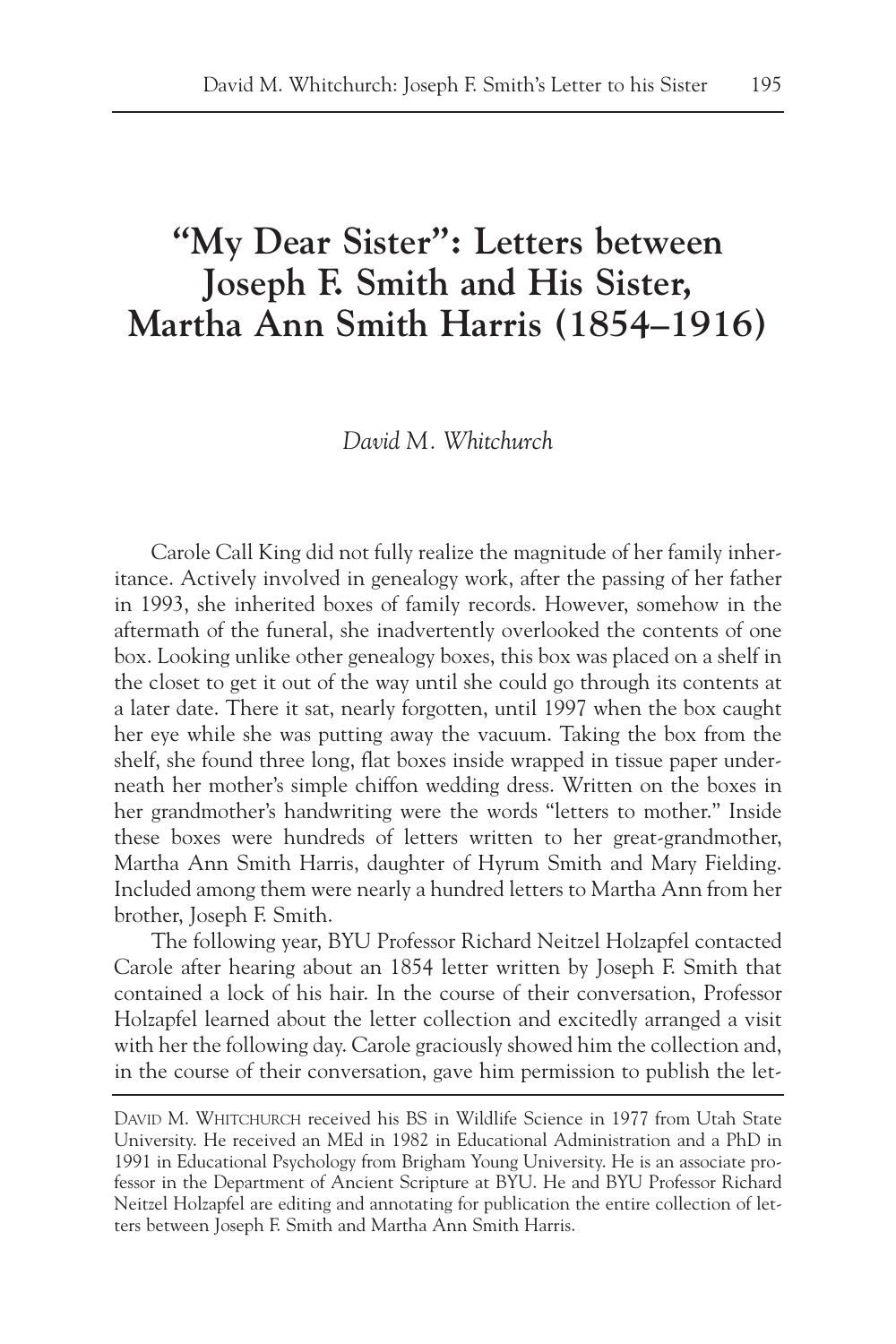ters. These letters provide a treasure trove of personal insights into the lives of this early Church leader and his sister during a unique era of Latter-day Saint history.

Pen and paper served to strengthen the bond between Joseph F. and Martha Ann following the death of their mother in 1852. Seven decades of correspondence demonstrate the tremendous devotion between these orphaned children as they shared their innermost feelings, joys, heartaches, determinations, and family happenings. The letters also reveal Joseph F. Smith's profound ability to express himself. Furthermore, his capacity to communicate gets better with time. The letters range in date from 1854, when Joseph F. Smith was a fifteen-year-old missionary in Hawaii, to 1916, just two years before his death.

Additional Joseph F. and Martha Ann letters were collected and added to those in the possession of Carole Call King. The project now involves a total of 167 letters written by Joseph F. Smith and 44 letters written by Martha Ann Smith Harris. Some matters of interest contained in these letters include comments by Joseph F. Smith about the apostate Walter Gibson; the visit of Emma and Joseph Smith's sons, David and Alexander Smith (Joseph F.'s first cousins) to Salt Lake City from Nauvoo; his profound grief after the death of several children; and reflections about his father's and mother's deaths. The following chart summarizes the place where the letters were sent and the approximate years they were written.

| Letters from Joseph F. Smith                             |                   |  |
|----------------------------------------------------------|-------------------|--|
| Place of Origin and Period Letters Were Written          | Number of Letters |  |
|                                                          |                   |  |
| Sandwich Isles (1854-1858)                               | 13                |  |
| Nauvoo Legion/SLC Area (1858)                            |                   |  |
| European and British Isles Mission (1860-1863)           | 5                 |  |
| Sandwich Isles (1864)                                    |                   |  |
| Salt Lake City (1868-1874)                               | 31                |  |
| European and British Isles Mission (1874-1875)           | 9                 |  |
| No address provided (1875)                               |                   |  |
| Salt Lake City (1876)                                    | 3                 |  |
| European and British Isles Mission (1877)                |                   |  |
| Salt Lake area (1877-1884)                               | 15                |  |
| No address provided (1877-1884)                          | 4                 |  |
| Exile/hiding in Sandwich Isles (1885)                    | 3                 |  |
| No address provided (1885)                               |                   |  |
| Exile/hiding—possibly Washington, D. C. area (1887-1889) |                   |  |
| Exile-possibly Utah area (1889-1890)                     | 0                 |  |
| No address provided (1889-1890)                          | $\overline{c}$    |  |
| Salt Lake City (1890-1916)                               | 39                |  |
| Provo (1890-1916)                                        | 22.               |  |
| No address provided (1890-1916)                          | 15                |  |
| Total                                                    | 167               |  |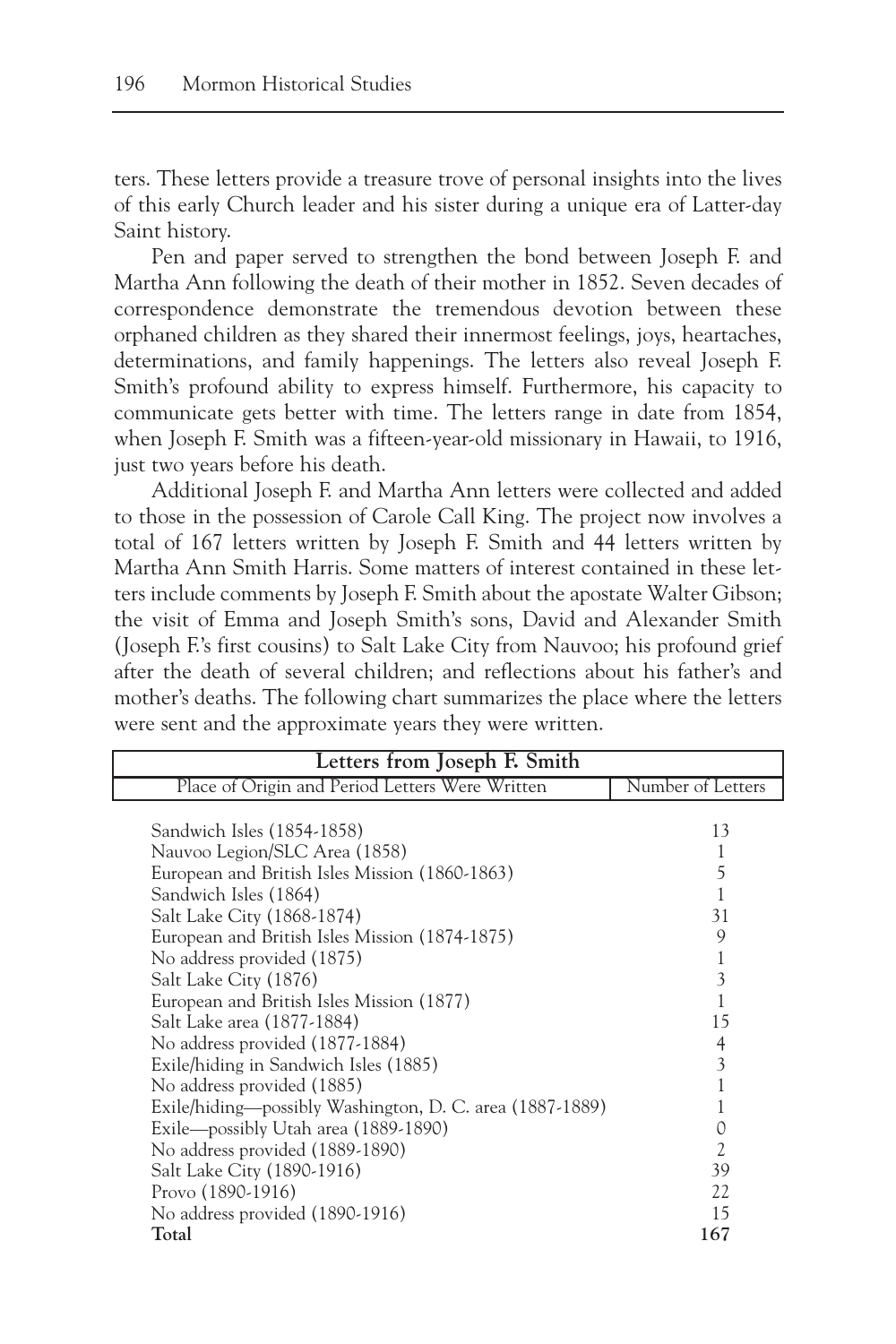| Letters from Martha Ann Harris                                                                                       |                   |
|----------------------------------------------------------------------------------------------------------------------|-------------------|
| Place of Origin and Period Letters Were Written                                                                      | Number of Letters |
| Salt Lake City (1854-1867)<br>No address provided (1863)<br>Provo (1867-1916)<br>No address provided (1887)<br>Total | 22<br>20          |

#### **A Brief Overview of the Life of Joseph F. Smith**

In the spring and summer of 1836, Elder Parley P. Pratt preached the restored gospel in the vicinity of Toronto, Ontario, Canada. Pratt's message of the Restoration bore fruit, resulting in a number of baptisms, including Joseph, Mary, and Mercy Fielding. Mary soon moved to Kirtland, Ohio, where she married Hyrum Smith and took the responsibility of caring for his five children. Thereafter, Mary Fielding Smith's lot in life would be filled with hardship and trial.

Persecution against the Church forced Hyrum and his family to move from Kirtland to Far West, Missouri, in the fall of 1838. Then, on 1 November of that year, Hyrum and his brother, Joseph, were arrested and imprisoned. Their incarceration lasted nearly six months. Joseph F. was born on 13 November 1838, just two weeks after Hyrum's arrest. Mary would spend much of the next four months ill and bedridden. In late January 1839, she was so sick that she had to travel on a made-up bed in the back of a wagon to Liberty, Missouri, so she could visit Hyrum and show him their son. Continued harassment required Mary to move without the help of her husband in mid-winter to Quincy, Illinois. After Hyrum's release from prison in April 1839, the family settled in Commerce (Nauvoo), Illinois, where they enjoyed nearly a five-year respite. On 14 May 1841, Mary gave birth to her second and last child, Martha Ann.

In the spring and summer of 1844, the persecution against the Church again intensified. On 27 June, Hyrum Smith and Joseph Smith Jr. were martyred while jailed at Carthage, Illinois. By the fall of 1846, Mary and her family left Nauvoo and moved to Winter Quarters (Florence), Nebraska, where they remained until the spring of 1848. Circumstances were such that when the family moved west with other migrating Saints, nine-year-old Joseph F. would drive one of the family wagons to the Great Salt Lake Valley. Mary Fielding Smith died four years later from malnutrition and exhaustion. She was fifty-one.

Joseph F.'s life took another dramatic turn just a year and a half later. During the April 1854 general conference, President Brigham Young read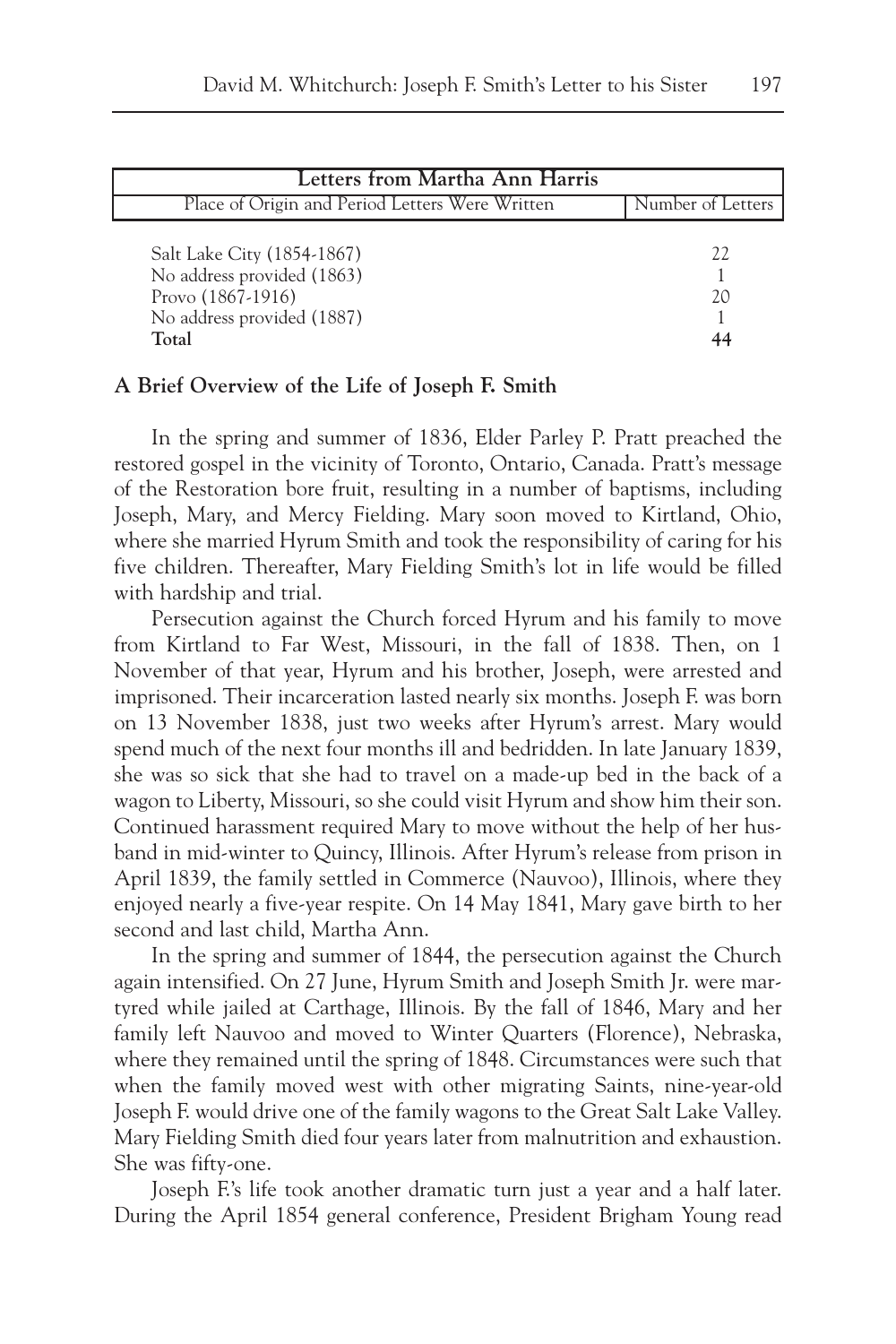the names of those called to serve missions for the Church. Without any previous inclination or advance notice, the fifteen-year-old Joseph F. heard his name called from the pulpit as a missionary to the "Pacific Isles." The difficulty and challenges of Joseph F.'s mission proved to be a superb training ground for his lifelong service in the Church. In 1858, after nearly a fouryear absence, he arrived home where he joined the Nauvoo Legion in the Church's effort to thwart Johnston's army from coming into the Great Salt Lake Valley.

Following a peaceful negotiation between Brigham Young and the United States government, Joseph F. Smith turned his attention to other matters, including marriage. On 5 April 1859, he married Levira Smith, a daughter of Samuel H. Smith. Other wives would follow, including Julina Lambson (1866), Sarah Ellen Richards (1868), Edna Lambson (1871), Alice Ann Kimball (1883), and Mary Taylor Schwartz (1884). From these marriages would come forty-eight children.

After serving missions to the British Isles and another to the Sandwich Islands, the twenty-seven-year-old Joseph F. Smith received a call as an Apostle and was appointed Second Counselor to Brigham Young in the First Presidency. His service in the First Presidency would continue under Presidents John Taylor and Lorenzo Snow. Passage of antipolygamy legislation, along with Joseph F. Smith's high profile within the Church, caused him to go into hiding from 1884 to 1891. On 17 October 1901, Joseph F. Smith was sustained as President of The Church of Jesus Christ of Latter-day Saints, where he served until his death at the age of eighty. He died on 19 November 1918.

## **A Brief Overview of the Life of Martha Ann Smith Harris**

Martha Ann Smith was born 14 May 1841 in Nauvoo, Illinois. Although we have less recorded history of her than we do for her betterknown brother, she must have endured many of the same hardships of living at Winter Quarters, crossing the plains, and settling in Salt Lake City. After the death of their mother in 1852, Martha Ann and Joseph F. moved in with a close family friend, Hannah Grinnells. Hannah died a little more than a year later. Martha Ann then moved in with her mother's sister, Mercy Fielding Thompson. It appears from Joseph F. and Martha Ann's letters that Martha Ann also lived part of the time with Hyrum Smith and Jerusha Barden's son, John.

Fifteen-year-old Martha Ann married William Jasper Harris on 21 April 1857. Heber C. Kimball performed the marriage. Just two days later, her husband left on a mission to the British Isles. While he was away, Martha Ann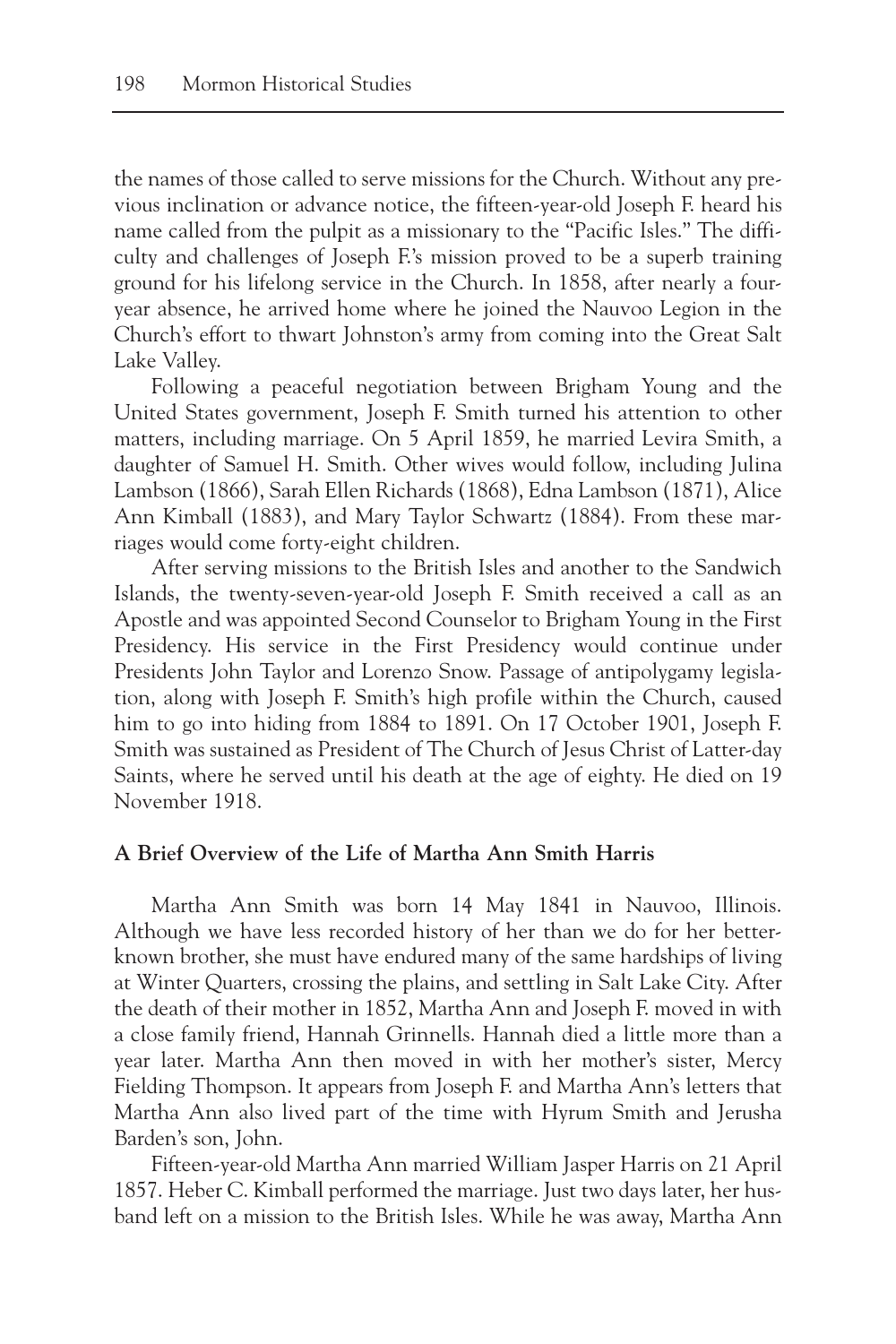moved in with her mother-in-law, Emily Harris Smoot, the plural wife of Bishop Abraham O. Smoot. William returned early in 1858 because of concerns over Johnston's army.

During the early summer of 1859, tragedy hit the Harris home. Lightning struck William while he was plowing a field in Salt Lake City. Besides being badly burned, he was caught in the reins and dragged unconscious by the runaway horses. Martha Ann nursed him back to health as best she could, but William never fully recovered. Eight years after this incident, Martha Ann and William moved to Provo with their five children. While in Provo, they added six more children to their family.

The Harrises struggled financially much of their lives. William worked at a variety of jobs, including that of a bodyguard for Brigham Young, a freighter, a policeman, and a miner. Martha Ann frequently supplemented the family income by sewing buckskin gloves and temple clothes. William Jasper Harris died on 24 April 1909, after being hit by a team of horses. Martha Ann remained widowed until her death on 19 October 1923 at age eighty-three.

### **Introduction to the 17 October 1854 Letter**

Joseph F. Smith, in company with other missionaries, left Salt Lake City for the Pacific Islands on 27 May 1854. Stopping in San Bernardino and San Francisco, he and the other missionaries worked to earn money needed to further their journey. In early September, he and eight other missionaries set sail for the Hawaiian Islands, arriving in Honolulu on 27 September 1854. Upon their arrival, Joseph F. was assigned to labor on the islands of Molokai and Maui (the address from his 1854 letters suggests he may also have been assigned to the island of Lanai). Joseph F. spent a good part of his first month in Hawaii recovering from a serious illness. The following letter was likely the first one he wrote to Martha Ann since leaving Salt Lake City. Not quite sixteen years old, Joseph F. included a small lock of his blonde hair to help his sister remember him. The simplicity of the letter exposes his youth and lack of formal education; yet the tone expresses love and concern of an older brother for his dear sister.

The primary goals that guided the transcription of the Joseph F. Smith and Martha Ann Smith Harris letter collection were readability and accuracy. Transcriptions for each letter retain the original spelling, capitalization, punctuation, superscripts, underlined words, and strikethroughs whenever possible. The transcribers have done as little editing as possible, although modern rules were followed when questionable punctuation occurred. Empty square brackets [ ] are used to represent a hole, tear, or otherwise miss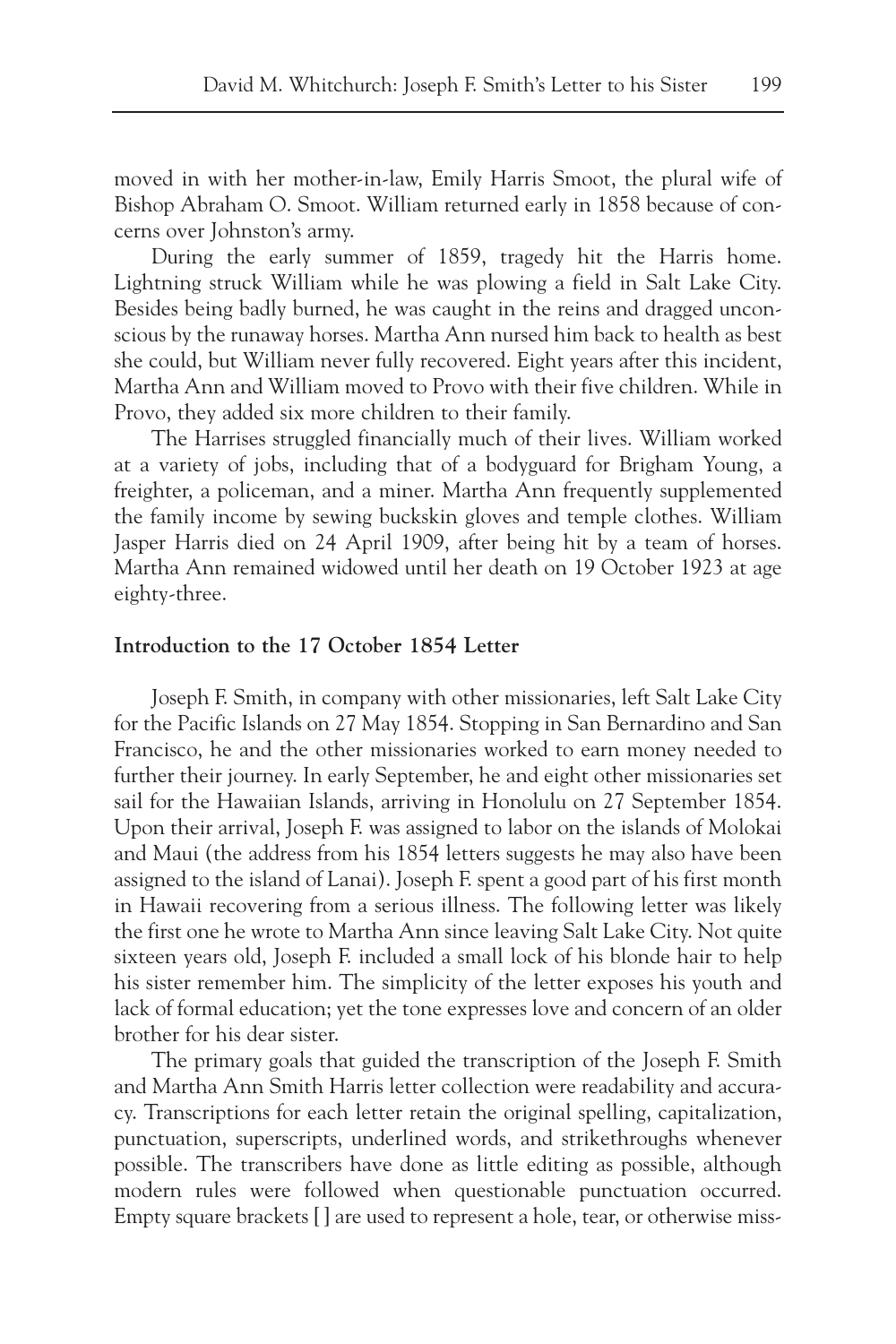ing portion of a letter. Broken words that begin one line and finish on the next or words that end a line with a portion of the word written above or below it have been joined to read as a single word. New paragraphs have been indented regardless of the page justification on the original letter. All other anomalies have been marked with a backward slash mark (\) and a note of explanation. For sake of readability, the information provided in the address block, such as date and place written, have been standardized with a left-justified margin.

Lani \1 Mauwi Oct 17th 1854

My dear Sister it is with plesure and with very peculiar feeling that I take my peen in hand to write a fuw lines to you. which I know that you will exept it with the gratest of plesure and you must not git angery with me because I that I did not write to you before this time and this is what I [**p. 2**] call quite a present I came acrost this invelope which this letter is sent to you in. martha ann take good cair of this letter when you cut it. remember who sent it to you. I want you to write to me when you git so as you can for this letter if nothing elce. you must remember me in your prars day and night whare ever you are or what ever sircumstances you may be placed in [**p. 3**] I want you to [ ] at home the gr[ ] part of the tim[ ] your books diligently so that I may find a well lirned girl when I git home in order to lirn your book you must stop in the house and go to school and stop running about keep your self jest as still and composed as you can se if you cannot bete enyboddy in the famely me espeshely for you have had a better [**p. 4**] [ ]e then I hav had [ ]m. exept of this [ ] as a tokun of rememberance and take good cair of it untill I come back then let me se it. take good cair of the duks and se that thay do not go hungery and take notice of my council and you will be blest

giv my love and best respects to all of the folks and exept the same to your self I remain your affectionate brother Joseph Smith may the lord bless you all.

Over the decades, Joseph F.'s improvement in spelling, penmanship, and expression of thought exemplify much of the counsel he gives to Martha Ann. This recently discovered letter collection brings to light an exceptional man devoted to the Lord who desires to bless the life of his family through kindness, loving advice, and brotherly encouragement—certainly, the hallmarks of a prophet.

## **Note**

1. Indecipherable strikeout.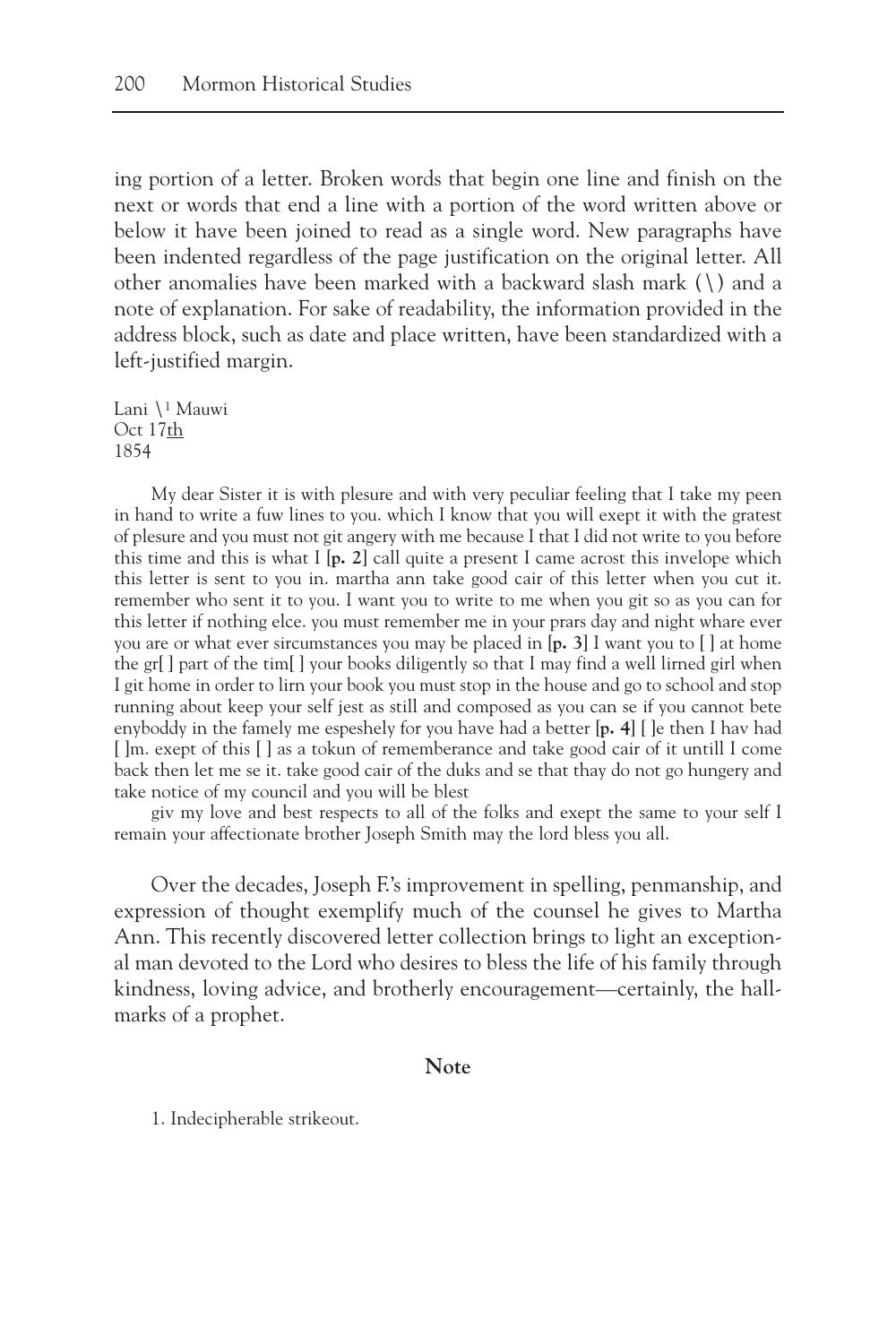A Mauri Gint i. uri di Corin - 5 W. S.  $-1000$ **HARAS** ali ke Zero decive تنعد **Since** march and all **OPORAL** see the **SALE** descente that I did not weren Br Borok to con hisser the may the Lees lite time and the is which

*Joseph F. Smith letter to his sister Martha Ann Smith (later Harris), 17 October 1854, pages one and four. A corner portion of pages three and four are missing. Also shown is the envelope and a lock of Joseph F.'s hair. The letter was written just two weeks short of his sixteenth birthday. The letter is part of a collection of 167 letters written by Joseph to his sister between 1854–1916. The collection also includes 44 letters written by Martha to* Joseph. The collection was donated by Carole Call King (a great-granddaughter of *Martha) to the LDS Church Archives. Photograph courtesy of David M. Whitchurch.*